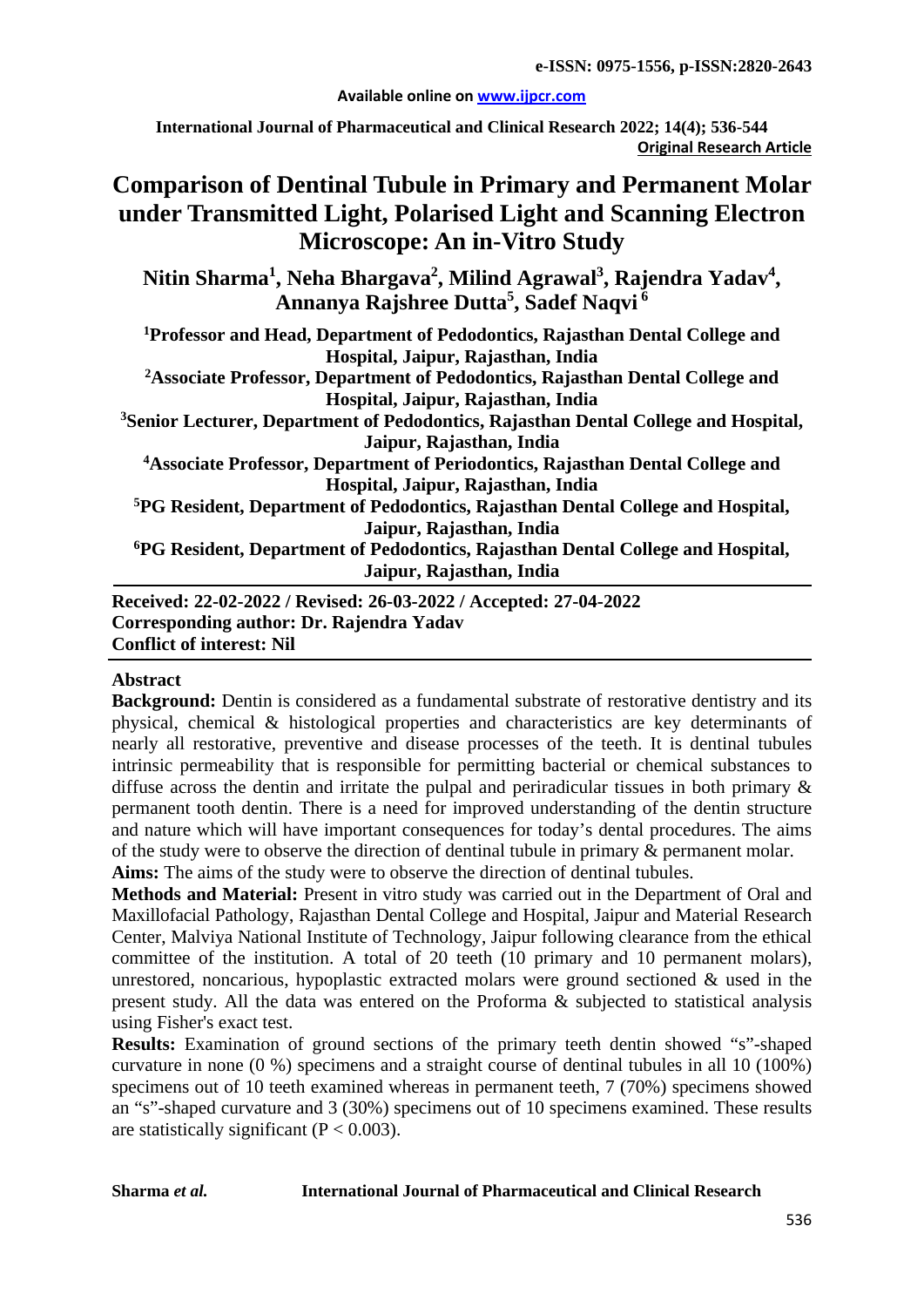**Conclusions:** Dentinal tubules followed an "s"-shaped course in 7 (70%) permanent molars and in none  $(0, % )$  primary molars & the results were significant.

**Keywords:** Dentinal tubules, Primary Tooth Dentin, Polarized Light Microscopy

This is an Open Access article that uses a fund-ing model which does not charge readers or their institutions for access and distributed under the terms of the Creative Commons Attribution License (http://creativecommons.org/licenses/by/4.0) and the Budapest Open Access Initiative (http://www.budapestopenaccessinitiative.org/read), which permit unrestricted use, distribution, and reproduction in any medium, provided original work is properly credited.

# **Introduction**

Dentin is part of the pulp-dentin complex and it is a mineralised connective tissue with the largest volume in the dentinary piece. [1] It forms slightly before the enamel and determines the shape of the crown portion of tooth with cusps and ridges, and roots number and size. [2]

Dentin is rigid but elastic tissue consisting of large number of small parallel tubules in a mineralized collagen matrix. The tubules contain the long processes of the cells which forms odontoblasts and dentinal ECF [3] and neurons. The dentinal matrix collagen provides the resiliency necessary for the crown enamel and dentin to with stand the masticatory forces and protects the pulp. The penetration of bacteria occurred first in the dentinal tubules and then invasion of bacteria destruction of the interglobular dentin.[4]

Dentinal tubules in the outer two-thirds of the dentin were empty and inner dentin contains a well - defined odontoblastic processes were seen lying inside the sheath.[5] It is the intrinsic permeability of the dentin which is responsible for permitting the bacteria in the oral cavity and chemical substances and its diffusion across the dentin and irritates pulpal tissues as well as the tissues in the peri radicular region.[6] As response to external stimuli like restorative procedures, caries and attrition there is formation of dentin around the pulp known as tertiary dentin. [7]

Studies of dentin structure date back to the early history of light microscopy.[8] A wide range of techniques have been used to reveal its detailed structure, including histo-chemistry,<sup>[9]</sup> immunofluorescence microscopy,[10] various types of light microscopy such as polarized,[11] phasecontrast and interference microscopy,[12] micro-radiography, [13] and transmission[14] and scanning electron microscopy (SEM).[15] Most studies focused on the permanent teeth dentin, and relatively few examined structural differences between the permanent teeth and primary teeth dentin.[16] Understanding the microstructure of the dentin can provide a basis for improved understanding of the correlation between its structure and properties.[17]

#### **Subjects and methods**

### **Histological Study Procedure**

The dentinal tubules in primary molars and permanent molars under transmitted light, polarised light and scanning electron microscope will be compared.

A total of 20 teeth (10 primary and 10 permanent molars), un-restored, noncarious extracted molars will be mechanically cleaned using pumice and water slurry and will be stored in distilled water till further use for the study.

The roots of the selected tooth will be removed 2 mm below the cemento-enamel junction and the coronal portion of the tooth will be mounted in a self cure acrylic for longitudinal sectioning in such a way that two- third of coronal portion will be exposed for the sectioning.

### **Preparation of the ground section**

A longitudinal ground section of the teeth will be obtained for all the teeth.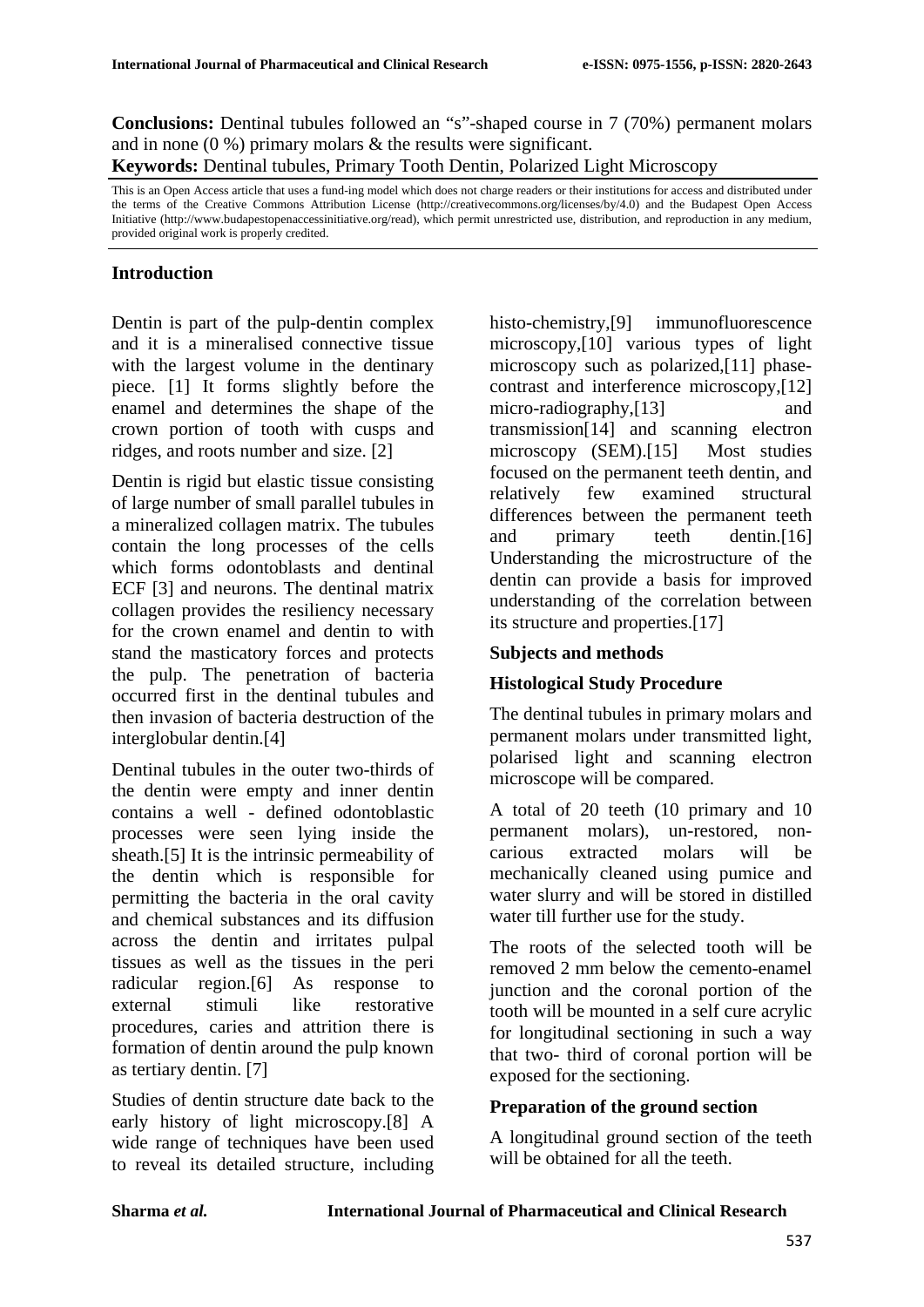## **Preparation of the sections**

The ground sections will be observed under scanning electron microscopy and will be mounted on a microscopic glass slide using mounting media, Dysterene Polystyrene Xylene, and cover with a cover slip to observe under transmitted light, polarized light microscope for the direction of dentinal tubules

# **Results**

Present in vitro study was carried out in the Department of Oral and Maxillofacial Pathology, Rajasthan Dental College and Hospital, Jaipur and Material Research Center, Malviya National Institute of Technology, Jaipur following clearance from the ethical committee of the institution.

In the present study under a transmitted light and polarized light microscopy and the scanning electron microscope, the following histological features were observed:

On examination of ground sections of primary molars, dentin showed an "s" shaped curvature of dentinal tubules in none of the 0 (0 %) specimens and a straight course of dentinal tubules in all 10 (100%) of specimens from the DEJ towards pulp chamber out of 10 primary molar teeth examined whereas, in permanent molar teeth, 7 (70 %) of specimens showed an "s"-shaped course of dentinal tubules and 3 teeth (30%) showed straight course of dentinal tubules. These results are statistically significant (*P<0.003*)

Discussion: Dentin in permanent and primary teeth has similar morphology and composition and it has been assumed that dentin of both kinds of teeth are similar in histological structure. The findings of teeth have been assumed to apply to primary teeth, but some evidence [18,19,20] suggests significant differences are present between them. Thus, an attempt is made to compare the histological features of dentin in both the dentition.

**Table 1: Direction of dentinal tubules**

| <b>Type of teeth</b>      | Direction of Dentinal Tubules |                  |               | $\textbf{Sig.}$<br><b>Exact</b> |
|---------------------------|-------------------------------|------------------|---------------|---------------------------------|
|                           | $S\text{-Shaped } (\% )$      | Straight $(\% )$ | Total $(\% )$ | $(2\t{-sided)}^{\#}$            |
| Primary $(n=10)$          | 0(0)                          | 10(100)          | 10(100)       | $0.003*$                        |
| <b>Permanent</b> $(n=10)$ | 7(70)                         | 3(30)            | 10(100)       |                                 |

\* Significant (p<0.05), # Fisher's Exact Test



**Fig 1 Dentinal tubule follows a straight path from dentinoenamel junction towards pulp chamber under transmitted light microscope (Magnification 4x)**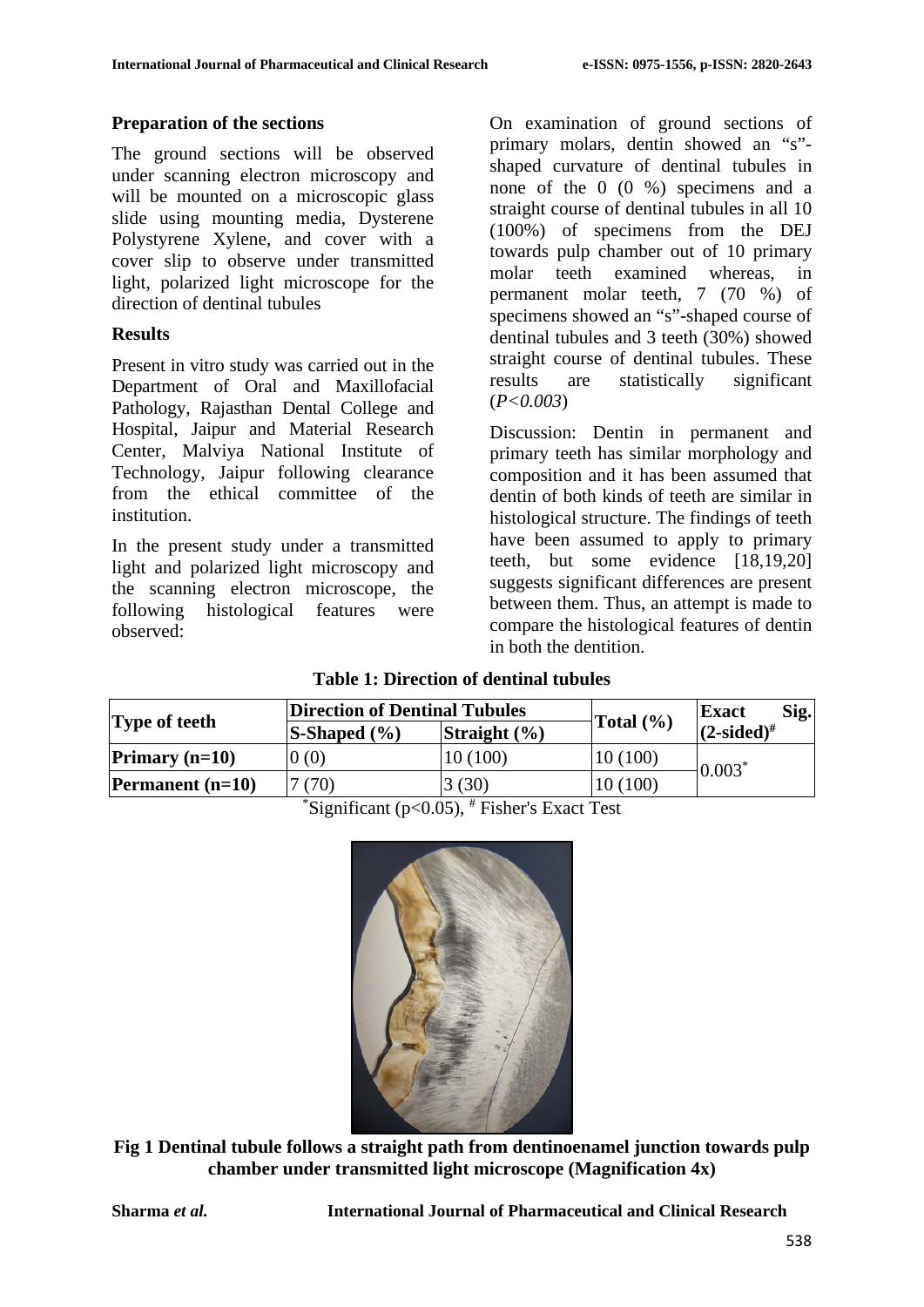

**Fig.2 Dentinal tubule of primary molar follows a straight course from the dentinoenamel junction towards pulp chamber under polarized light (Magnification 10x)**



**Fig.3 Dentinal tubule of primary molar follows a straight line of course under Scanning Electron Micrograph. (Magnification 1000X)**



**Fig.4 Dentinal tubule follows an 'S' shaped curvature from the dentino enamel junction towards the pulp chamber under the transmitted light microscope (Magnification 4x)**



**Fig.5 Dentinal tubule of permanent molar follows the 'S' shaped curvature from the dentinoenamel junction towards the pulp chamber under polarized light microscope (Magnification 4x)**

**Sharma** *et al.* **International Journal of Pharmaceutical and Clinical Research**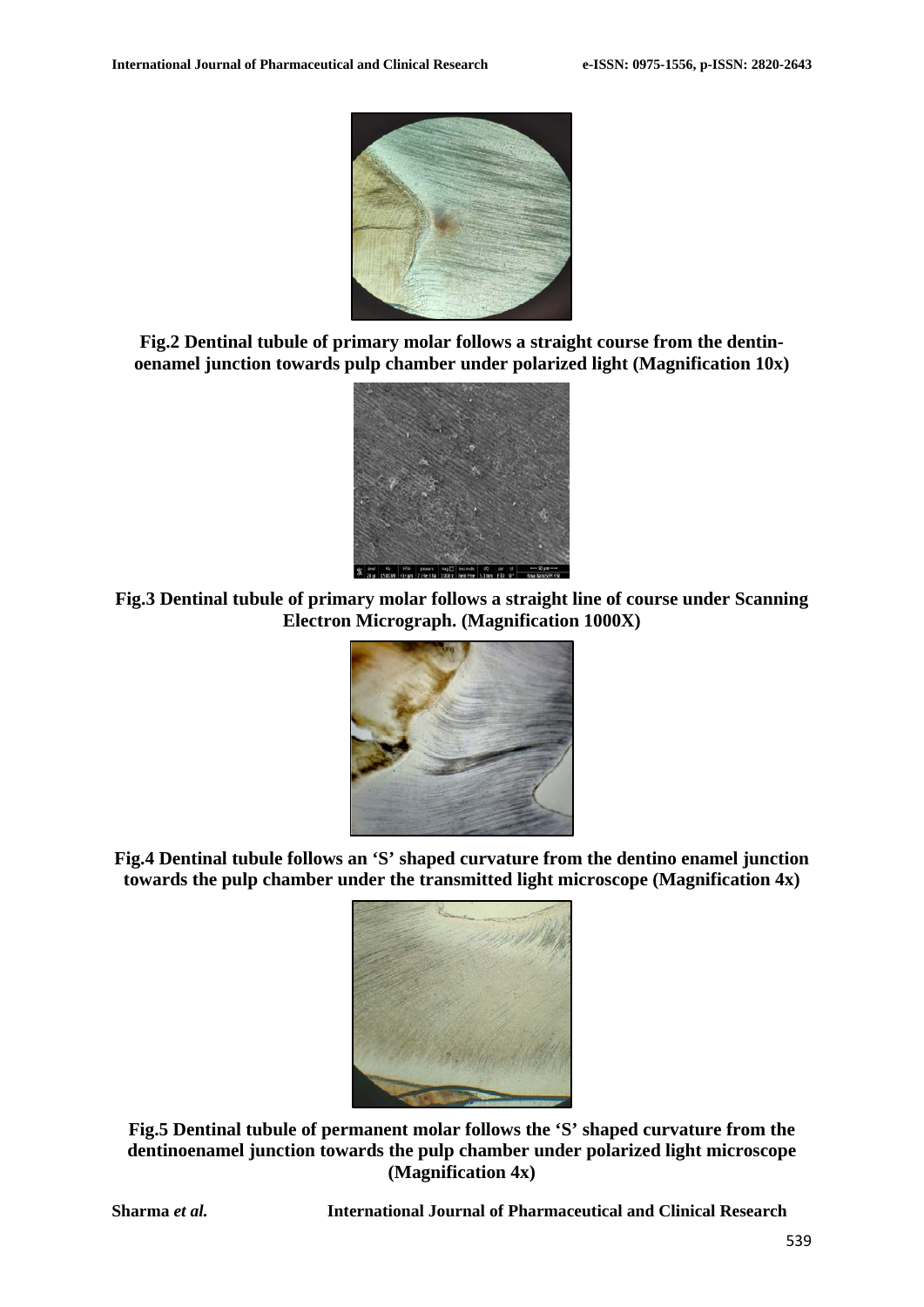

**Fig. 6 Dentinal tubule of permanent molar follows the curvature under Scanning Electron Micrograph (Magnification 1000X)**



**Fig.7 Dentinal tubules of permanent molar under transmitted light microscope. (arrow) Shows less curvature of dentinal tubule near the dentinoenamel junction beneath the cusp. (Magnification 10x)**



**Fig.8 Dentinal tubule of permanent molar under polarised light microscope. (arrow) less curvature of dentinal tubule near the dentinoenamel junction beneath the cusp. (Magnification 4x)**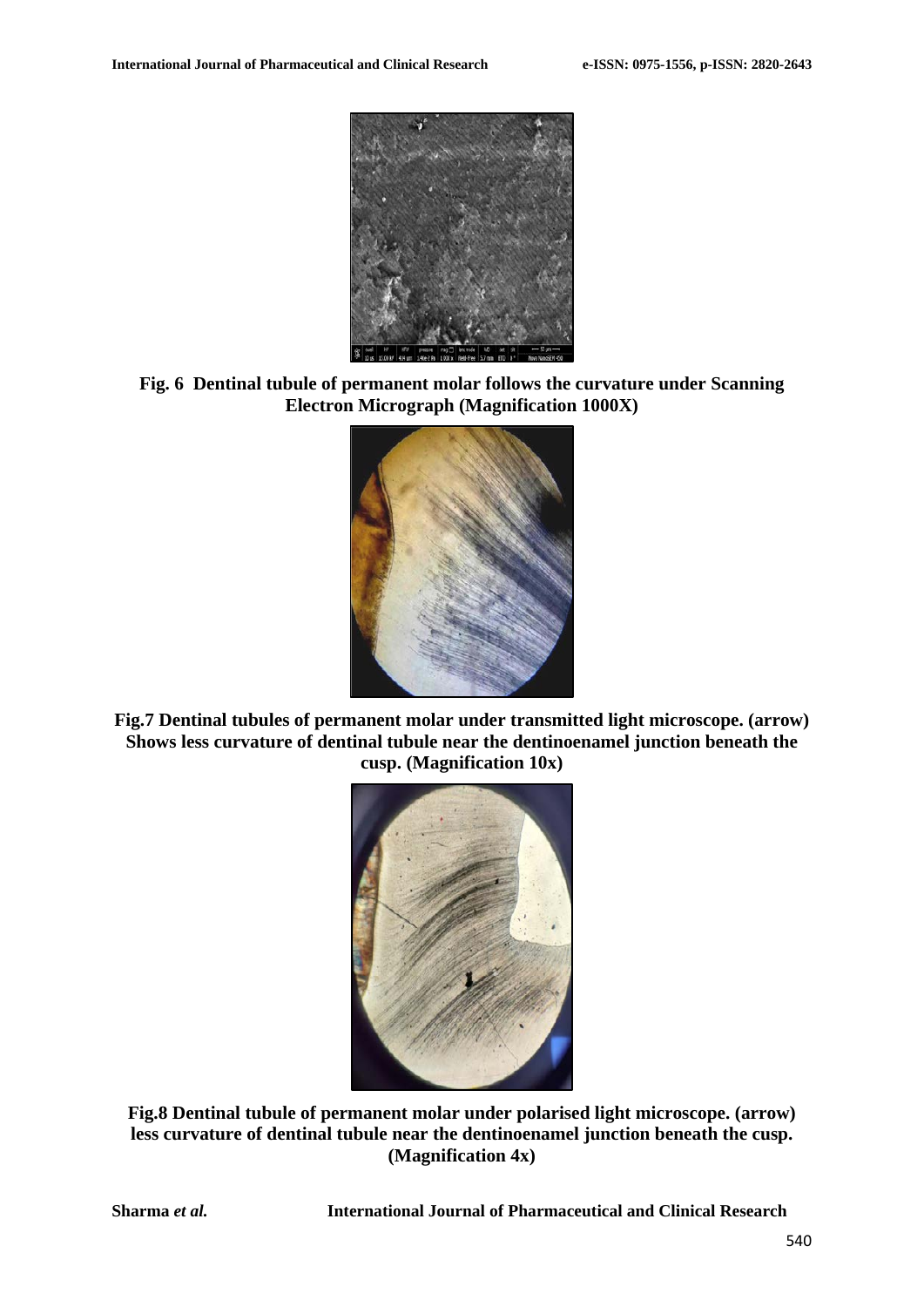

**Fig.9 Dentinal tubule of primary molar teeth under transmitted light. (Arrow) Dentinal tubule runs a straight course throughout its course from the dentinoenamel junction towards the pulp chamber and have more straight course as it reaches DEJ beneath the cusp & also shows the most profuse dentinal tubules & its branches near DEJ. (Magnification 4x)**



**Fig.10 Dentinal tubule of primary molar teeth under polarized light microscope (Arrow) Dentinal tubule runs a straight course throughout its course from the dentinoenamel junction towards the pulp chamber and have more straight course as it reaches DEJ beneath the cusp (Magnification 10x)**

#### **Direction of Dentinal Tubules**

Dentin of the tooth is permeated by the dentinal tubule, which runs from pulpal surface towards DEJ. Course taken by the dentinal tubule follows a curve sigmoid. The configuration of dentinal tubule indicates the course taken by odontoblasts during the process of formation of dentin. [21]

In our study on examination of longitudinal ground sections of primary and permanent teeth dentin for dentinal tubules direction, there was a significant difference  $(P < 0.003)$ . Primary molar teeth dentin showed dentinal tubules

following a straight course in all 10 (100%) specimens under the transmitted light [**Fig. 1**], Polarised light [**Fig.2]**, and SEM [**Fig. 3**],

Dentinal tubule follows a straight line of path when observed under SEM in the deciduous molar [**Fig.5**.] as compared to the permanent molars **[Fig.6].** Same straight path of course of dentinal tubules were also observed in primary molars under the transmitted light [Fig.4.1] and polarized light microscope **[Fig. 2]**

Whereas in the permanent molar teeth dentin 7(70%) specimens showed an "s" shaped curve of the dentinal tubule and 3

**Sharma** *et al.* **International Journal of Pharmaceutical and Clinical Research**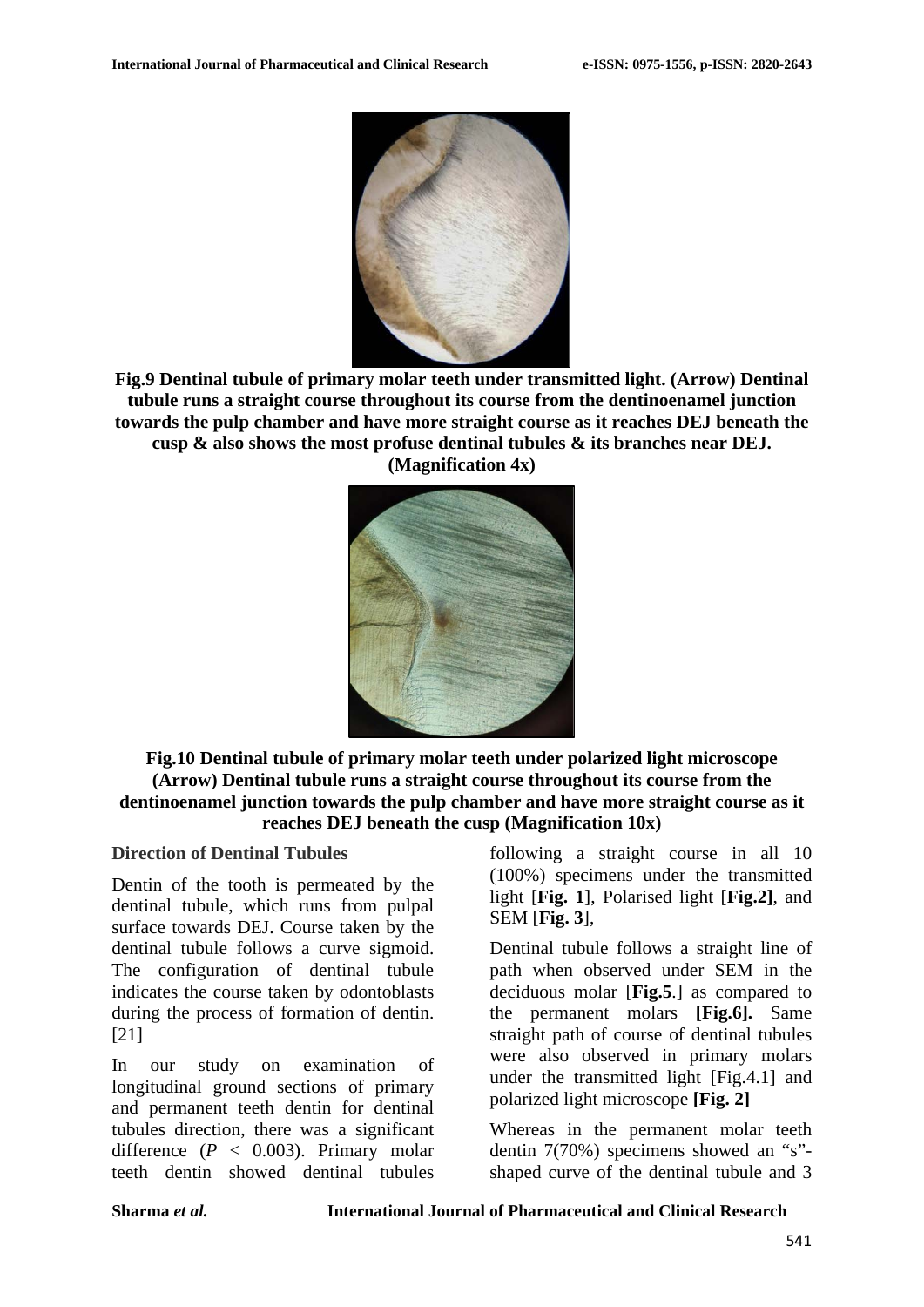(30%) specimens straight course of the dentinal tubules under transmitted light [**Fig. 4]** , Polarized light [**Fig.5]** , and SEM [**Fig.6** ].

In our study the dentinal tubule seems to follow a curvature on the dentinal surface in the permanent molar teeth when observed under SEM **[Fig.6].** This finding could not be compared with other studies as exploration of the available literature revealed that no studies have been reported in literature which has tried to observe the direction of dentinal tubules in primary molar and permanent molar on dentin surface under SEM. This curvature may be due to the 'S' Shaped course of the dentinal tubules in the permanent molars. The same when observed under the transmitted light **[Fig.4]** and the polarized light [**Fig.5]** microscopy shows the primary curvature of the dentinal tubules from the DEJ towards pulpal surface.

This result were consistent with the study done by Chowdhary N, Subba Reddy VV in 2010 where on examination of longitudinal ground sections of permanent and primary teeth dentin for the direction of dentinal tubules, there was a highly significant difference.  $(P < 0.001)$ [22]

It showed that there is a some definite difference in the dentinal tubules direction in permanent molar tooth dentin when compared with primary molar tooth dentin. The "s"-shaped curvature of dentinal tubules indicates the course which is taken by the odontoblasts during dentin formation. This "s"-shaped curvature is due to crowding of the odontoblastic process as they run from the periphery toward the center of the pulp surface. [21, 23] Whereas, in primary tooth dentin, most of the dentinal tubules in our study did not show the "s"-shaped curve. The reason can be the surface area and its difference between the dentin near the amelodentinal junction and that of near the pulpal surface and this is evinced by the fact that primary tooth have wider pulpal surface than that of the permanent teeth pulpal surface. [24] This factor could result in less crowding of the odontoblasts and, hence, a straight course of the dentinal tubules in coronal part of the dentin. [19] This fact is seems to be consistent in our study also which may be assume by the two findings in the present study as first, the primary curvature beneath the cusp near the dentino enamel junction were less pronounced and runs a straighter course in permanent molar teeth [**Fig.7**] and [**Fig. 8**]

Both under the transmitted and polarised light microscope in 6 of the permanent molar teeth and second there is no primary curvature were found in all the 10 primary molar sample in our study which runs throughout a straighter course beneath the cusp from the DEJ towards the pulpal surface [**Fig.9**] and [ **Fig.10**]. There is also seems to be most profuse pattern of dentinal tubules and its branches near DEJ were present in 6 sample of primary molar teeth observed under both the transmitted and polarized light microscope with in this 4 of the sample also showed union of side branches with other tubules under both transmitted and polarized light microscope. [25] This finding of could not be compared with other studies as exploration of the available literature revealed that no studies have been reported in literature which has tried to observe dentinal tubules and its branches near DEJ in primary molar teeth. In the permanent molar teeth whereas, the dentinal tubules branch near the DEJ were observed in 4 samples and the its union with other tubules within this in 3 sample out of 4 sample observed.

This structural appearance of the dentinal tubule in the primary tooth dentin may be one of the factors contributing to the faster progression of caries. [19] Based on this findings in our study we can assume that this can also be an another reason of early involvement of pulpal horn beneath the cusp in primary molar teeth due to faster progression of caries in these areas where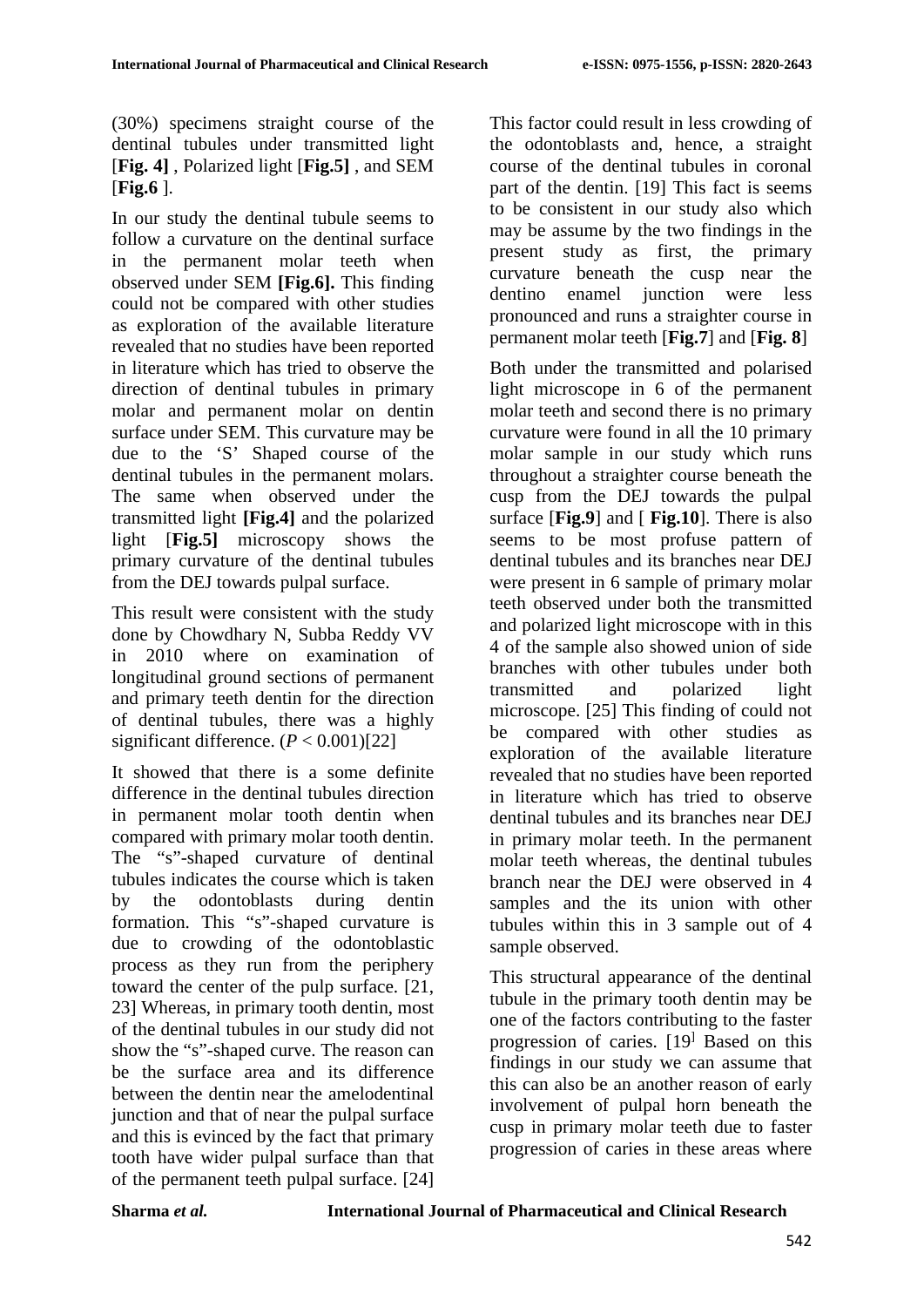as, the high pulpal horn is itself one reason.

### **Conclusion**

On examination of longitudinal ground sections of primary and permanent teeth dentin for the dentinal tubules direction, there was a significant difference  $(P \leq$ 0.003). Primary molar teeth dentin showed dentinal tubules following a straight course in all 10 (100%) specimens under the transmitted light, polarised light, and SEM. Dentinal tubule follows a straight line of path when observed under SEM in deciduous as compared to permanent molars. Same straight path of course of dentinal tubules were also observed in primary molars under transmitted and polarized light. Whereas in the permanent molar teeth dentin 7(70%) specimens showed an "s"-shaped curve of the dentinal tubule and 3 (30%) specimens straight course of the dentinal tubules under transmitted light, polarized light , and SEM .

In our study dentinal tubule seems to follow a curvature on dentinal surface in permanent molar teeth when observed under SEM. The same when observed under transmitted and polarized light microscopy shows primary curvature of dentinal tubules from DEJ towards pulpal surface.

There is also seems to be most profuse pattern of dentinal tubules and its branches were present in 6 (60%) sample of primary molar observed under both transmitted and polarized light with in this 4 (40%) of the sample also showed union of side branches with other tubules under both transmitted and polarized light. In permanent molar teeth whereas, dentinal tubules branch near the DEJ were observed in 4 (40%) samples and its union with other tubules within this in 3 (30%) sample out of 4 sample observed. Based on this finding in our study we can assume that this can also be another reason of early involvement of pulpal horn beneath the cusp in primary

molar teeth due to faster progression of caries in these areas where as, the high pulpal horn is itself one reason.

# **References:**

- 1. Nanci, A., 2003. Oral Histology: Development, Structure and Function.Mosby, St. Louis.
- 2. Orban's Oral Histology & Embryology, G S Kumar, chapter 5 pg 74,  $14<sup>th</sup>$  Edition.
- 3. Oral Anatomy, Histology and Embryology B.K.B. Berkovitz G.R. Holland B.J. Moxham, chapter 9 pg 125, Third Edition.
- 4. R M Frank Structural Events in the Caries Process in Enamel, Cementum and Dentin J Dent Res 69 (Spec Iss): 559-566, Feb.1990.
- 5. D.F Waber and A.E Zaki Scanning and Transmission Electron Microscopy of Tubular Structures Presumed to be Human Odontoblast Processes J Dent Res 65 (7): 982- 986, July, 1986.
- 6. V. Koutsi, R.G. Noonan, J.A. Horner, M.D. Simpson W.G. Mathews D.H Pashley The effect of dentin depth on the permeability and ultra structure of primary molars 1994.
- 7. Ruschel HC, Ligoki GD, Flaminghi DL, Fossati ACM Microstructures of Mineralized Tissues in Human Primary Teeth J Clin Pediatr Dent 35 (3): 295-300, 2011
- 8. Hanazawa K. A study of the minute structures of dentine, especially of the relationship between dentinal tubules and fibrils. Dent Cosmos 1917; 59:374−405.
- 9. Symons NBB. A histochemical study of the intertubular and peritubular matrices in normal human dentine. Arch Oral Biol 1961; 5:241−50.
- 10. Aubin JE. New immunological approaches to studying the odontoblast. J Dent Res 1985; 64:515−22.
- 11. Hals E. Polarized light study of giant tubules in human and red deer